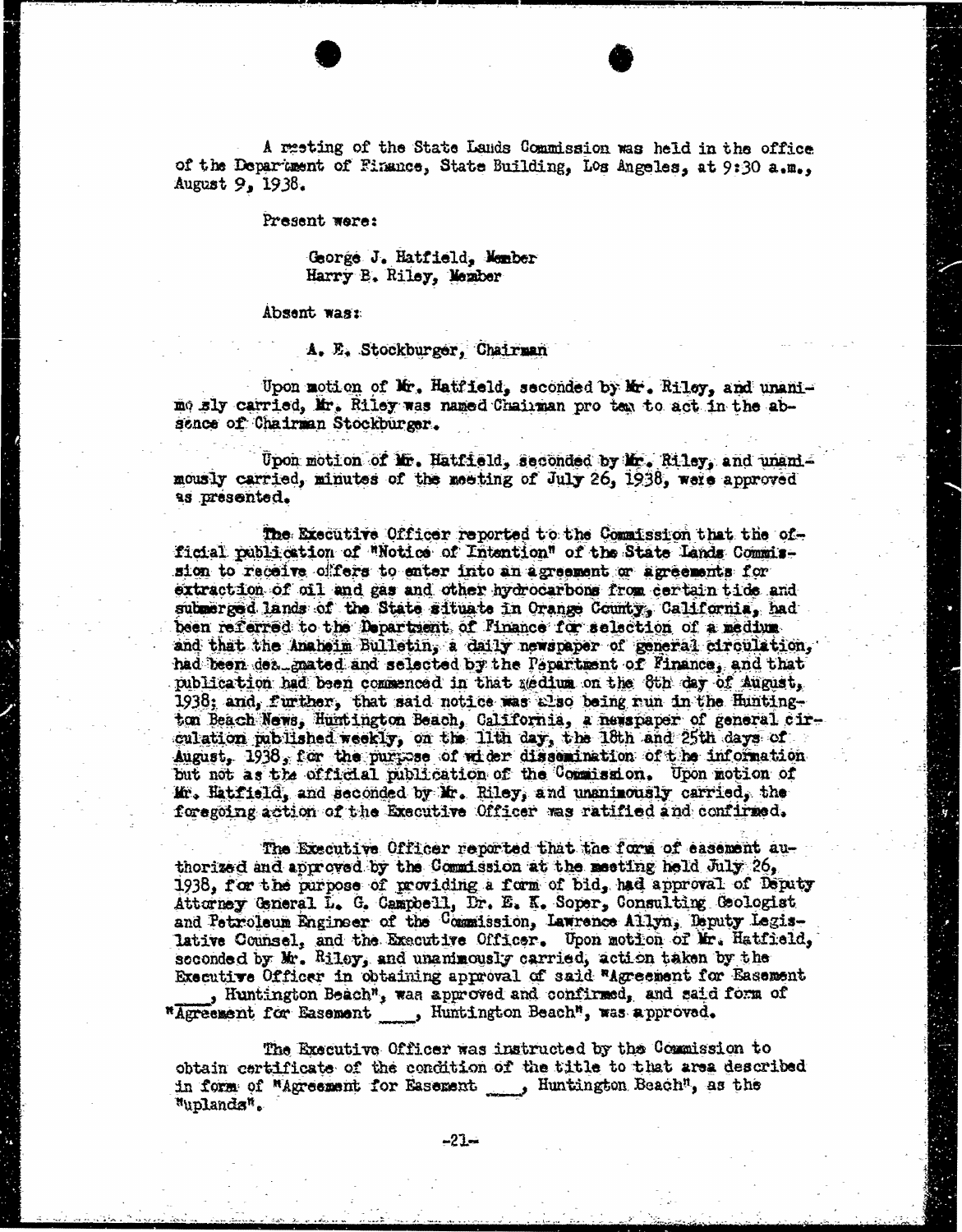The Executive Officer gave an oral report to the Commission of studies to date of the interests of the Stats in lands in the vicinity of Rio Vista, California, believed to contain natural gas. The Executive Officer was instructed to continue the investigation and report to the Commission at the meeting September 1, 1938.

Upon report of the Executive Officer of the inability of the Division of State Lands to obtain gaugers from existing civil service list, the Executive Officer was instructed to request the State Personnel Board to abolish the existing list and hold an examination for eligiblas.

The Executive Officer reported to the Commission the obliga- tion in the sum of \$18,000 of the Bestai Petroleum Corporation, trespasser into the State lands at Huntington Beach, and that it appeared the State would be unable to collect this from the trespasser on account of the insolvency of the Bestmi Petroleum Corporation, but that it further appeared the Commission could enter into an agreement with Mr. and Mrs. H. G. Steans; owners of Lots 21 and 23, Block 220, City of Huntington Beach, whereby the lots would be made available for directional drilling into the State lands at an overriding royalty rate of 1% per lot, and upon obtaining such rights with respect to said lots, the State could then offer a portion of the State lands for the purpose of extraction of oil and gas therefrom, at a bonus in the sum of not Less than the amount of the obligation, plus a royalty rate to the State. Upon motion of Mr. Riley, seconded by Kr. Hatfield, and unanimously carried, the Executive Officer was directed to proceed with negotiations and present a plan of procedure to the Commission at the next meeting for such action as the Commission might deem proper.

Upon motion of Mr. Hatfield, seconded by Mr. Riley, and unanimously carried, the Executive Officer was instructed to take action as followst.

1, To decline to approve extension of the time within which to commence drilling operations under State Oil and Gas Prosper ing Permit No. 384;

2. To obtain from the Attorney General written advice to the Commission concerning the Attorney General's position with respect to application for rehearing in the matter of City of Long Beach vs. Marahal with State of California as intervenor;

3. To furnish ary information required by the Department of Finance for the purpose of making report to Governor's Council.

Upon motion of Mr. Hatfield, seconded by Mr. Riley, and unanimously carried, action of the Executive Officer was approved and confirmed, as follows:

1. Approval of assignment of Lease No. 617, covering Lot 62, Fish Canyon, from  $J$ . H. Ebaugh to Miss A. R. McCormick;